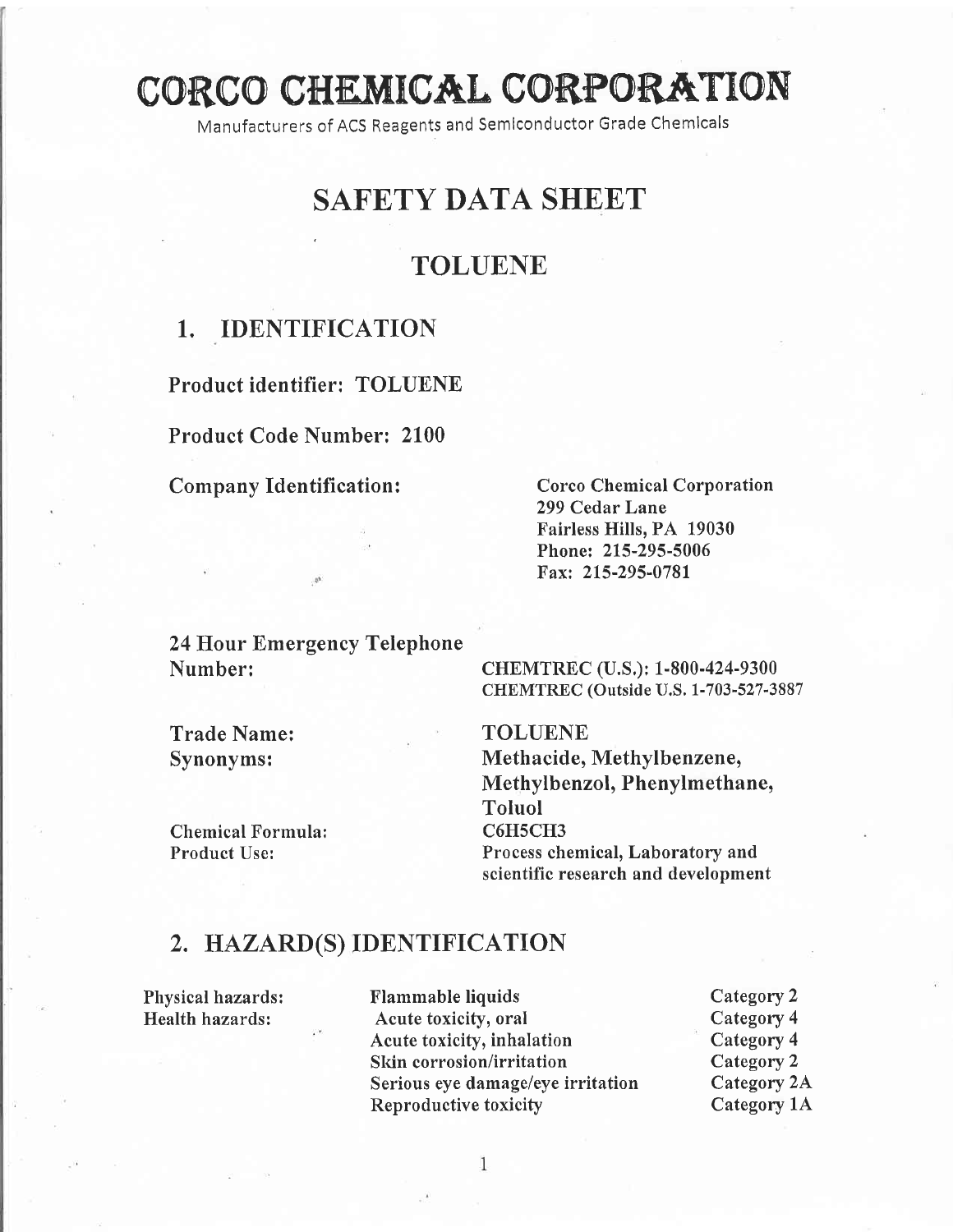Specific target organ toxicity, single exposure

Category <sup>1</sup> (central nervous system)

Specific target organ toxicity, single exposure

Specific target organ toxicity, single exposure

Specific target organ toxicity, repeated exposure

Category 3 respiratory tract irritation Category 3 narcotic effects Category I (central nervous system, kidney, liver)

OSHA hazard(s)

Not classified

Label elements:



Signal word Danger

Hazard statement: Highly flammable liquid and vapor. Harmful if swallowed, May be fatal if swallowed and enters airways, Causes skin irritation. Causes serious eye irritation. Harmful if inhaled. May cause respiratory irritation. May cause Drowsiness or dizziness. May damage fertility or the unborn child. Causes damage to organs (central nervous system). Causes damage to organs (central nervous system, kidney, liver) through prolonged or repeated exposure. Toxic to aquatic life. Toxic to aquatic life with long lasting effects.

#### Precautionary statement:

Prevention: Obtain special instructions before use. Do not handle until all safety precautions have been read and understood. Keep away from heat/sparks/ope1 flames/hot surfaces. - No smoking. Use only outdoors or in a well-ventilated area. Keep container tightly closed. Ground/bond container and receiving equipment. Use explosion-proof electrical/ventilating/lighting equipment. Use only non-sparking tools. Take precautionary measures against static discharge. Do not breathe mist or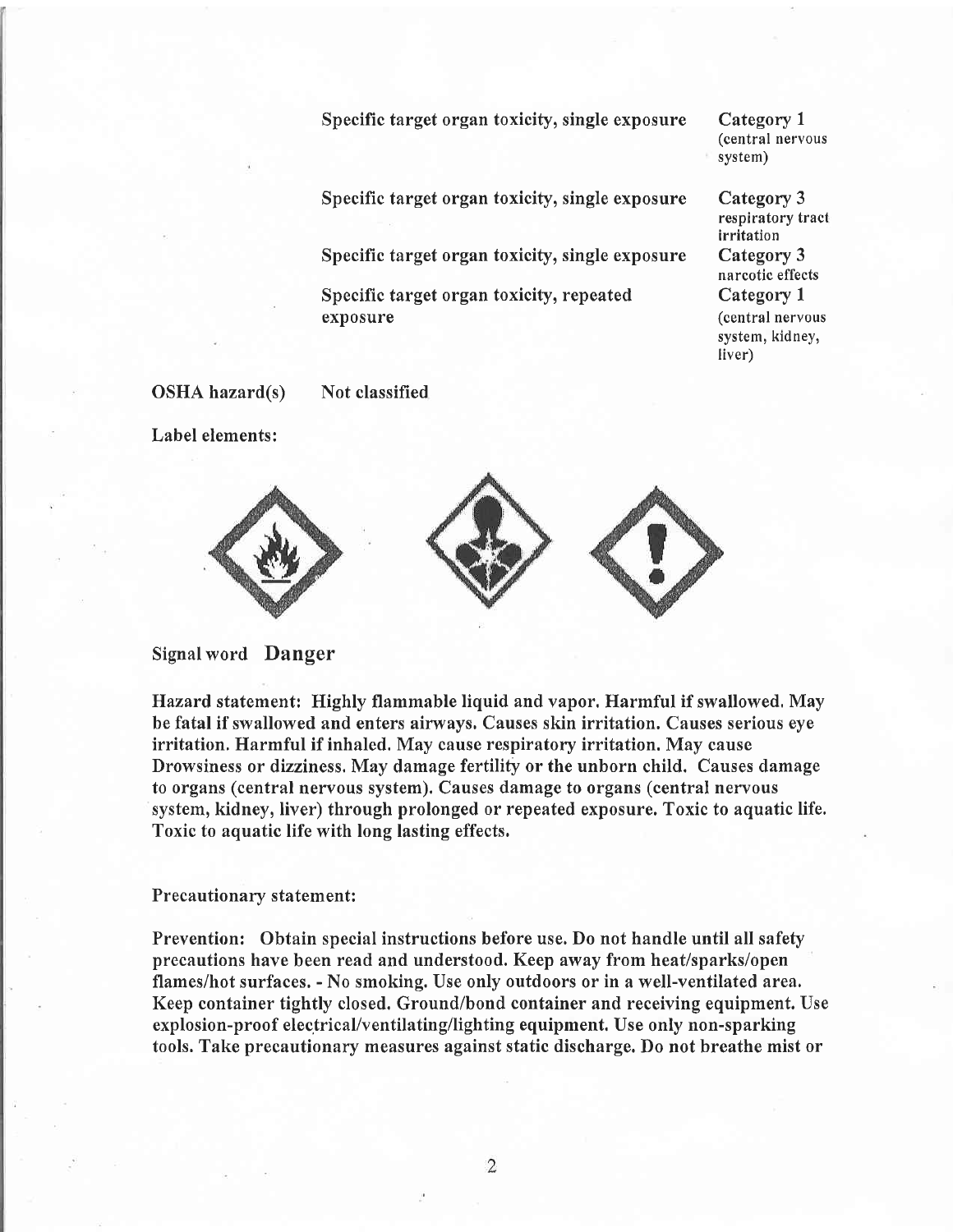vapor. Wash thoroughly after handling. Do not eat, drink or smoke when using this product. Wear protective gloves/protective clothing/eye protection/face protection.

Response: In case of fire: Use appropriate media for extinction. Eliminate all ignition sources if safe to do so. Call a POISON CENTER or doctor/physician if you feel unwell. If on skin (or hair). Take off immediately all contaminated clothing. Rinse skin with water/shower. If inhaled: Remove person to fresh air and keep comfortable for breathing. If in eyes: Rinse cautiously with water for several minutes. Remove contact lenses, if present and easy to do. Continue rinsing. If exposed or concerned: Get medical advice/attention. Rinse mouth. Do NOT induce vomiting. If skin irritation occurs: Get medical advice/attention. If eye irritation persists: Get medical advice/attention.

Storage: Store in a well-ventilated place. Keep container tightly closed. Store in <sup>a</sup> well-ventilated place.

Emergency Overview: Causes irritation to eyes, skin, and respiratory tract. Breathing vapors may cause drowsiness and dizziness. May be absorbed through intact skin. Aspiration hazard, May be harmful if swallowed. Can enter lungs and cause damage. May cause central nervous system effects. Possible risk to unborn children. May cause liver and kidney damage. Highly flammable liquid and vapor. Static electrical hazard. Target Organs: Kidneys, central nervous system, liver, respiratory system eyes, and skin.

## 3. Composition/information on ingredients

| Ingredient     | CAS Number EC Number |                 |      |     | Percent Hazardous Chemical Characterization |
|----------------|----------------------|-----------------|------|-----|---------------------------------------------|
| <b>Toluene</b> | $108 - 88 - 3$       | $203 - 625 - 9$ | 100% | Yes | <b>Substance</b>                            |

# 4. First-aid measures

Inhalation: Remove victim to fresh air and keep at rest in a position comfortable for breathing. Oxygen or artificial respiration if needed. Do not use mouth-to-mouth method if victim inhaled the substance. Induce artificial respiration with the aid of a pocket mask equipped with a one-way valve or other proper respiratory medical device. Call a POISON CENTER or doctor/physician if you feel unwell.

Skin contact: Take off immediately all contaminated clothing. Wash off with soap and plenty of water. If skin irritation occurs: Get medical advice/attention. Eye contact Rinse cautiously with water for several minutes. Remove contact lenses, if present and easy to do. Continue rinsing. Get medical attention if irritation develops and persists.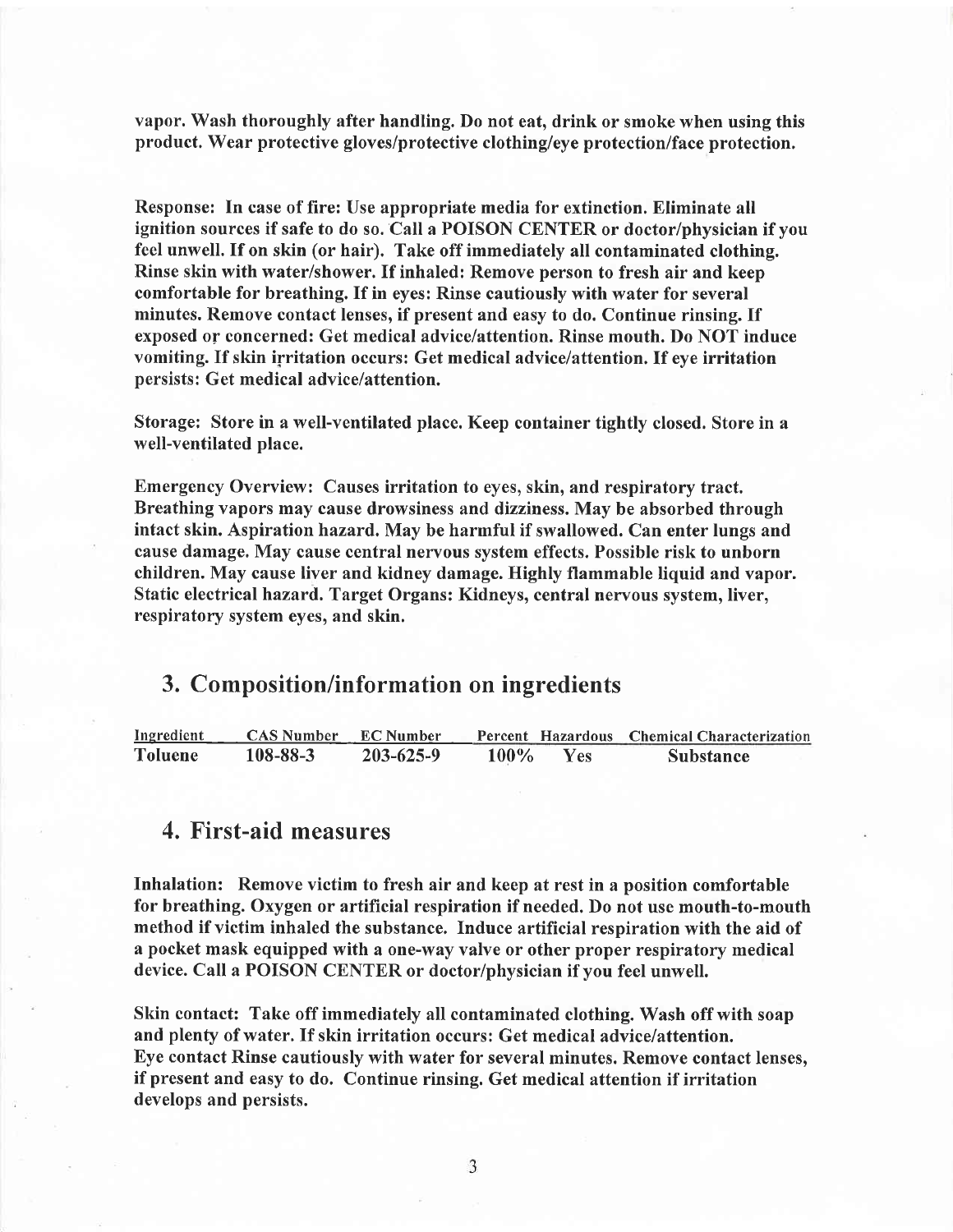Ingestion: Call a physician or poison control center immediately. Rinse mouth. Do not induce vomiting. If vomiting occurs, keep head low so that stomach content doesn't get into the lungs. Aspiration may cause pulmonary edema and pneumonitis.

Most important symptoms/effects, acute and delayed: Irritation of eyes and mucous membranes. Vapors have a narcotic effect and may cause headache, fatigue, dizziness and nausea. Narcosis. Decrease in motor functions. Behavioral changes. Edema. Liver enlargement. Jaundice. Proteinuria. Irritant effects. Prolonged exposure may cause chronic effects.

Notes to Physician: Causes cardiac sensitization to endogenous catelcholamines which may lead to cardiac arrhythmias. Do NOT use adrenergic agents such as epinephrine and pseudoepinepherne.

# 5. Fire-fighting measures

Suitable extinguishing media: Water fog. Foam. Carbon dioxide (CO2). Dry chemical powder, carbon dioxide, sand or earth may be used for small fires only.

Unsuitable extinguishing media: Do not use water jet as an extinguisher, as this will spread the fire.

Specific hazards arising from the chemical: This product is a poor conductor of electricity and can become electrostatically charged. If sufficient charge is accumulated, ignition of flammable mixtures can occur. To reduce potential for static discharge, use proper bonding and grounding procedures. This liquid may accumulate static electricity when filling properly grounded containers. Static electricity accumulation may be significantly increased by the presence of small quantities of water or other contaminants. By heating and fire, harmful vapors/gases may be formed. Material will float and may ignite on surface of water.

Special protective equipment and precautions for firefighters: Firefighters must use standard protective equipment including flame retardant coat, helmet with face shield, gloves, rubber boots, and in enclosed spaces, SCBA. Structural firefighter's protective clothing will only provide limited protection.

Fire-fighting equipment/instructions: In case of fire and/or explosion do not breathe fumes. Use standard firefighting procedures and consider the hazards of other involved materials. Move containers from fire area if you can do so without risk. Water runoff can cause environmental damage.

Specific methods: In the event of fire and/or explosion do not breathe fumes. Selfcontained breathing apparatus and full protective clothing must be worn in case of fire. Use standard firefighting procedures and consider the hazards of other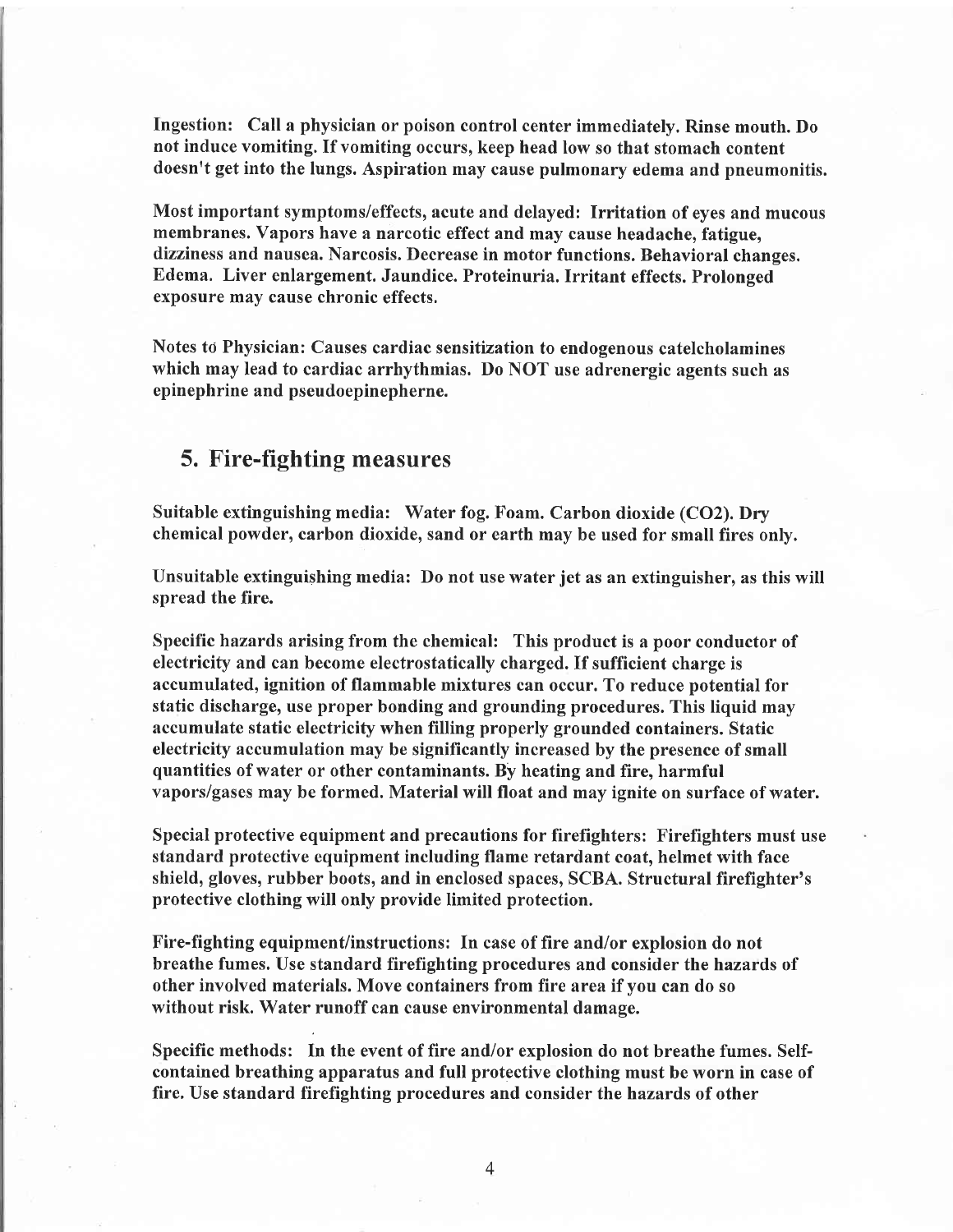involved materials. Move container from fire area if it can be done without risk.

| <b>Flammability:</b>     | Highly flammable liquid and vapor | (GHS Category 2) |
|--------------------------|-----------------------------------|------------------|
| <b>Auto-ignition</b>     |                                   |                  |
| Temperature:             | 480 $o C$ (896 $o F$ )            |                  |
| <b>Flash Point:</b>      | 40 C $(39.20 \text{ F})$          |                  |
| <b>Flammable Limits:</b> | Lower Limit $-1.1$ vol $\%$       |                  |
|                          | Upper Limit $-7.1$ vol $\%$       |                  |

National Fire Protective Association: Health  $-$  2. Flammability  $-$  3. Reactivity  $-$  0

# 6. Accidental release measures

Use water spray to reduce vapors. Water spray may reduce vapors but still not prevent ignition in closed spaces. Absorb spilled liquid with sorbent pads, socks, or other inert material such as vermiculite, sand, or earth. Do not use sawdust or any combustible material. Use spark-proof tools. Provide ventilation to the affected area and remove all ignition sources. Approach the spill from upwind and pick up absorbed material and place it in a suitable container. Always use proper personal protective equipment as described in section 8.

Environmental precautions: Contact local authorities in case of spillage to drain/aquatic environment. Avoid discharge into drains, water courses or onto the ground. Avoid release to the environment. Use appropriate containment to avoid environmental contamination. Prevent further leakage or spillage if safe to do so. Do not contaminate water.

# 7. Handling and storage

Precautions for Safe Handling and Conditions for Safe Storage, Including Any Incompatibilities: Protect against physical damage. Store in a cool, dry wellventilated location, away from any area where the fire hazard may be acute. Outside or detached storage is preferred. Separate from incompatibles. Containers should be bonded and grounded for transfers to avoid static sparks. Storage and use areas should be No Smoking areas. Use non-sparking type tools and equipment, including explosion proof ventilation. Containers of this material may be hazardous when empty since they retain product residues (vapors, liquid.) Observe all warnings and precautions listed for the product.

Storage: Keep in a flammables area away in a tightly closed container. Store in <sup>a</sup> cool, dry, well-ventilated area away from incompatible substances. Keep away from sources of ignition. Separate from oxidizing materials.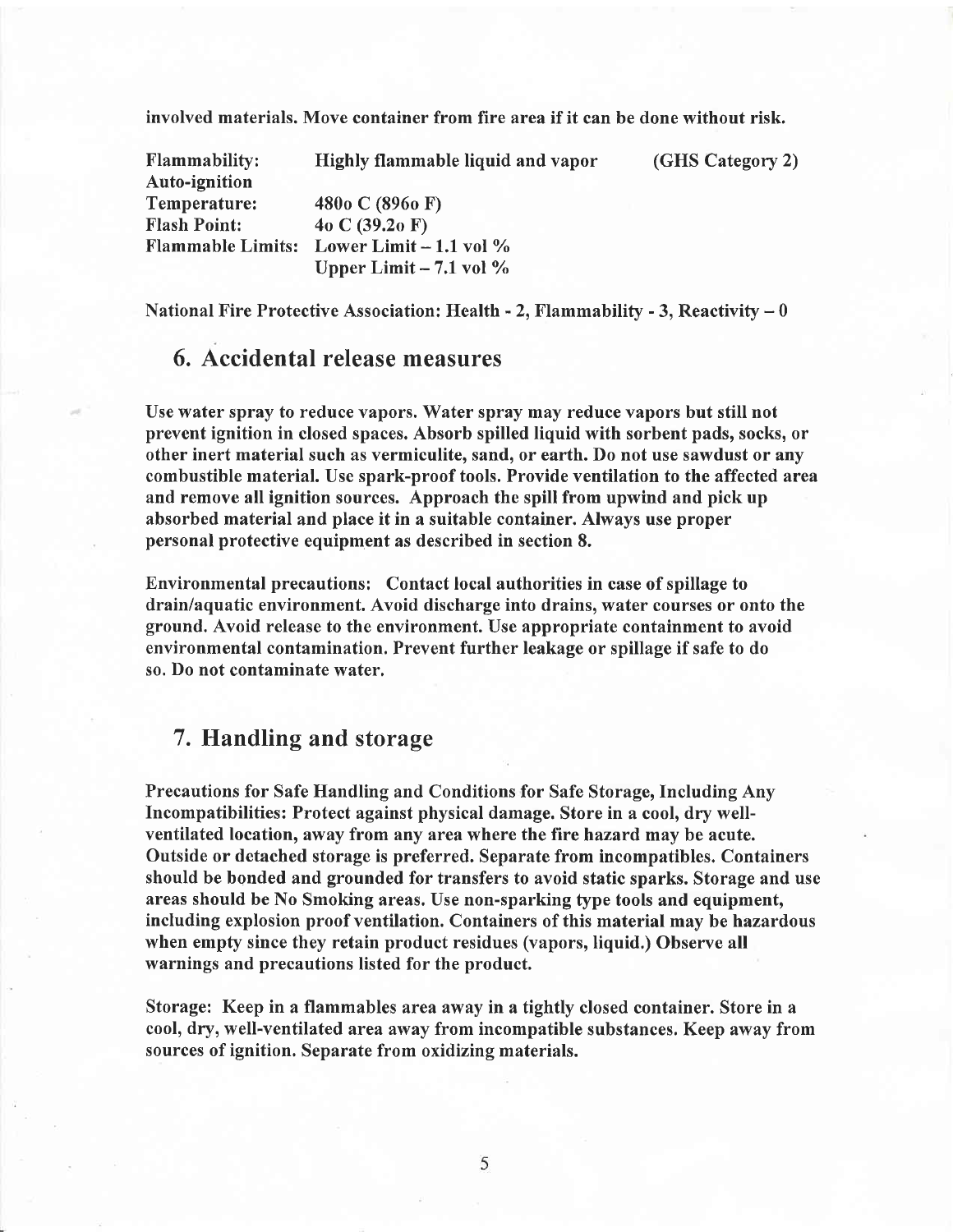### 8. Exposure controls/personal protection

Engineering Controls: Use explosion-proof ventilation equipment. Facilities storing or using the material should be equipped with eyewash station and a safety shower. Use adequate generaAppearance: Clear, colorless liquid Odor: Aromatic benzene-like I or local exhaust ventilation to keep airborne concentrations below the permissible exposure limits.

Personal Protection: Wear protective chemical goggles or other appropriate eye protection. Use butyl rubber gloves and protective clothing to prevent skin exposure. A respiratory protection program that meets OSHA 29 CFR 1910.134 and ANSI 288,2 requirements or European Standard EN 149 must be followed whenever possible. Always use a NIOSH or European Standard EN 149 approved respirator when necessary.

Ventilation System: A system of local and / or general exhaust is recommended to keep employee exposures below the Airborne Exposure Limits. Local exhaust ventilation is generally preferred because it can control the emissions of the contaminant at its source, preventing dispersion of it into the general work area. Please refer to the ACGIH document, Industrial Ventilation, A Manual of Recommended Practices, most recent edition, for details.

Exposure Limits:  $ACGIH - 20$  ppm TWA NIOSH - 100 ppm TWA; 375 mg/m3; 500 ppm IDLH OSHA Final PELs -200 ppm; 300 ppm Ceiling OSHA Vacated PELs: 100 ppm TWA; 375 mg/m3

# 9. Physical and chemical properties

| Appearance:             | Clear, colorless liquid            |  |  |
|-------------------------|------------------------------------|--|--|
| Odor:                   | Aromatic benzene-like              |  |  |
| <b>Odor Threshold:</b>  | Not determined                     |  |  |
| pH:                     | Not determined                     |  |  |
| % Volatiles by volume   |                                    |  |  |
| @ 21C $(70F)$ :         | <b>100</b>                         |  |  |
| <b>Melting Point:</b>   | $-95C$ (ca. $-139F$ )              |  |  |
| <b>Boiling Point /</b>  |                                    |  |  |
| <b>Boiling Range:</b>   | 111C (232F)                        |  |  |
| <b>Flash Point:</b>     | 7C (45F) CC                        |  |  |
| <b>Evaporation Rate</b> |                                    |  |  |
| $(BuAC=1)$ :            | 2.24                               |  |  |
| <b>Flammability:</b>    | <b>Flammable Liquid and Vapor!</b> |  |  |
| <b>Upper / Lower</b>    |                                    |  |  |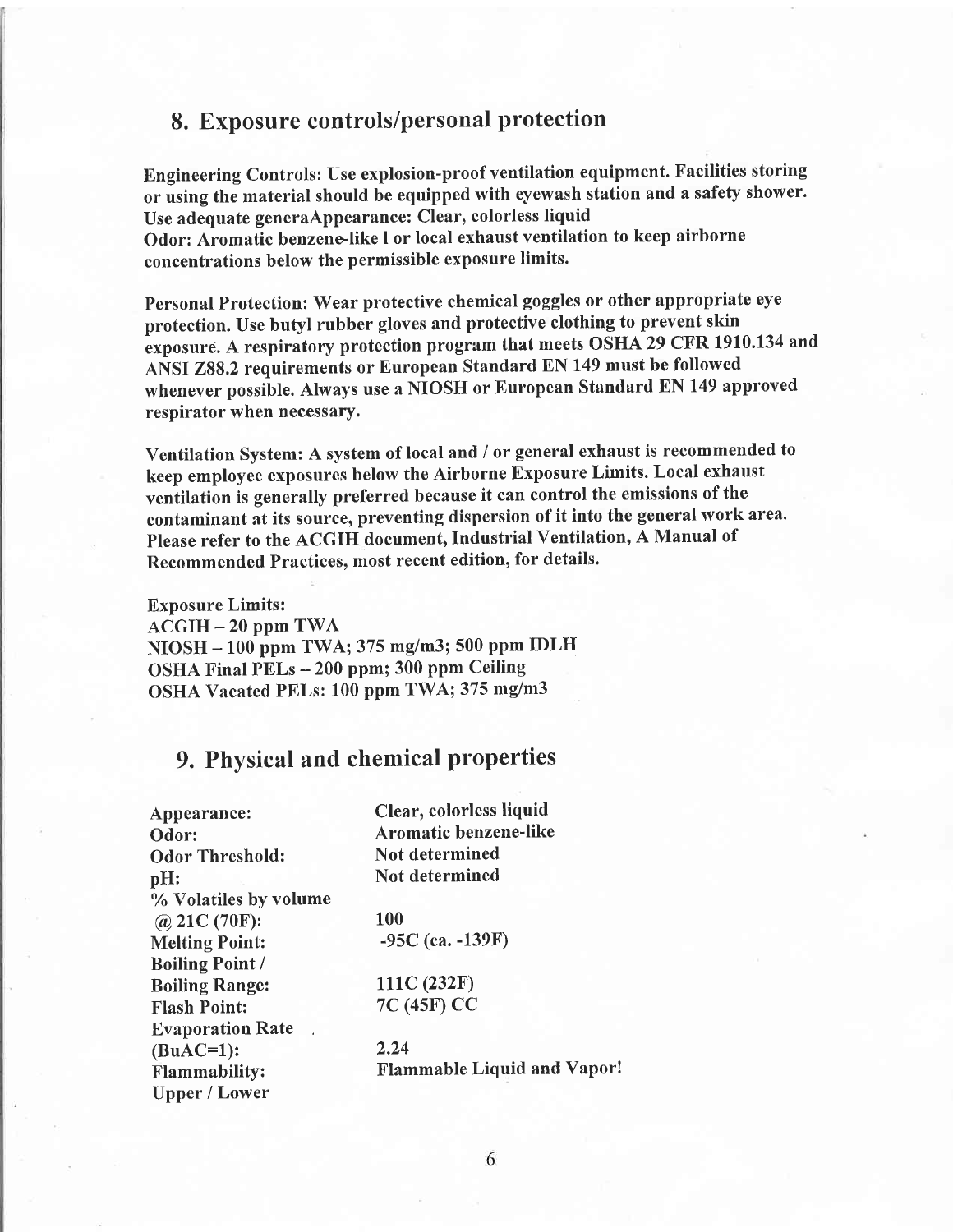| <b>Flammability or Explosive</b>  |                                             |  |  |
|-----------------------------------|---------------------------------------------|--|--|
| Limits:                           | uel: 19; lel: 3.3                           |  |  |
| Vapor Pressure (mm Hg):           | $22 \omega$ 20C (68F)                       |  |  |
| Vapor Density (Air=1):            | 3.14                                        |  |  |
| <b>Relative Density:</b>          | $0.865$ g/mL at 25C (77F)                   |  |  |
| Solubility:                       | $0.05$ gm/100gm water @ 20C (68F)           |  |  |
| <b>Partition Coefficient:</b>     | n-octanol / water: Not determined           |  |  |
| <b>Auto-ignition Temperature:</b> | 422C (792F)                                 |  |  |
| <b>Decomposition Temperature:</b> | Not determined                              |  |  |
| Viscosity:                        | $0.59$ cps 20o C                            |  |  |
| Conductivity:                     | Nonconductive; Conductivity $=$ <1 pS/m;    |  |  |
|                                   | Dielectric Constant = 2.38; Relaxation Time |  |  |
|                                   | $Constant = 21 seconds$                     |  |  |
|                                   |                                             |  |  |

# 10. Stability and reactivity

Reactivity: Not available.

Chemical stabilify: Risk of explosion. Material is stable under normal conditions. Possibilify of hazardous reactions: Hazardous polymerization does not occur. Conditions to avoid: Heat, flames and sparks. Avoid temperatures exceeding the flash point. Containers may burst when heated.

Incompatible materials: Strong oxidizing agents. Nitric and Sulfuric acids, Chlorine, Nitrogen Tetraoxide; will attack some forms of plastics, rubber, coatings. Hazardous decomposition products: Irritants. Upon decomposition, this product emits carbon monoxide, carbon dioxide and/or low molecular weight hydrocarbons.

## 11. Toxicological information

Routes of Entry: Inhalation, skin absorption, skin contact Acute Exposure Hazards:

INHALATION HAZARD: Causes respiratory tract irritation. Inhalation of high concentrations (>200 ppm) of toluene are clearly associated with central nervous system encephalopathy, headache depression, weakness, exhaustion, impaired coordination, transient memory loss, and impaired reaction time.

INGESTION HAZARD: May cause effects similar to those for inhalation. May cause central nerryous system depression. Aspiration into lungs may cause chemical pneumonitis, which may be fatal. May be harmtul if swallowed.

SKIN CONTACT HAZARD: Causes skin irritation. May be absorbed through intact skin. Repeated or prolonged exposure may cause drying and cracking of skin.

EYE CONTACT HAZARD: Causes eye irritation. Vapors may cause eye irritation.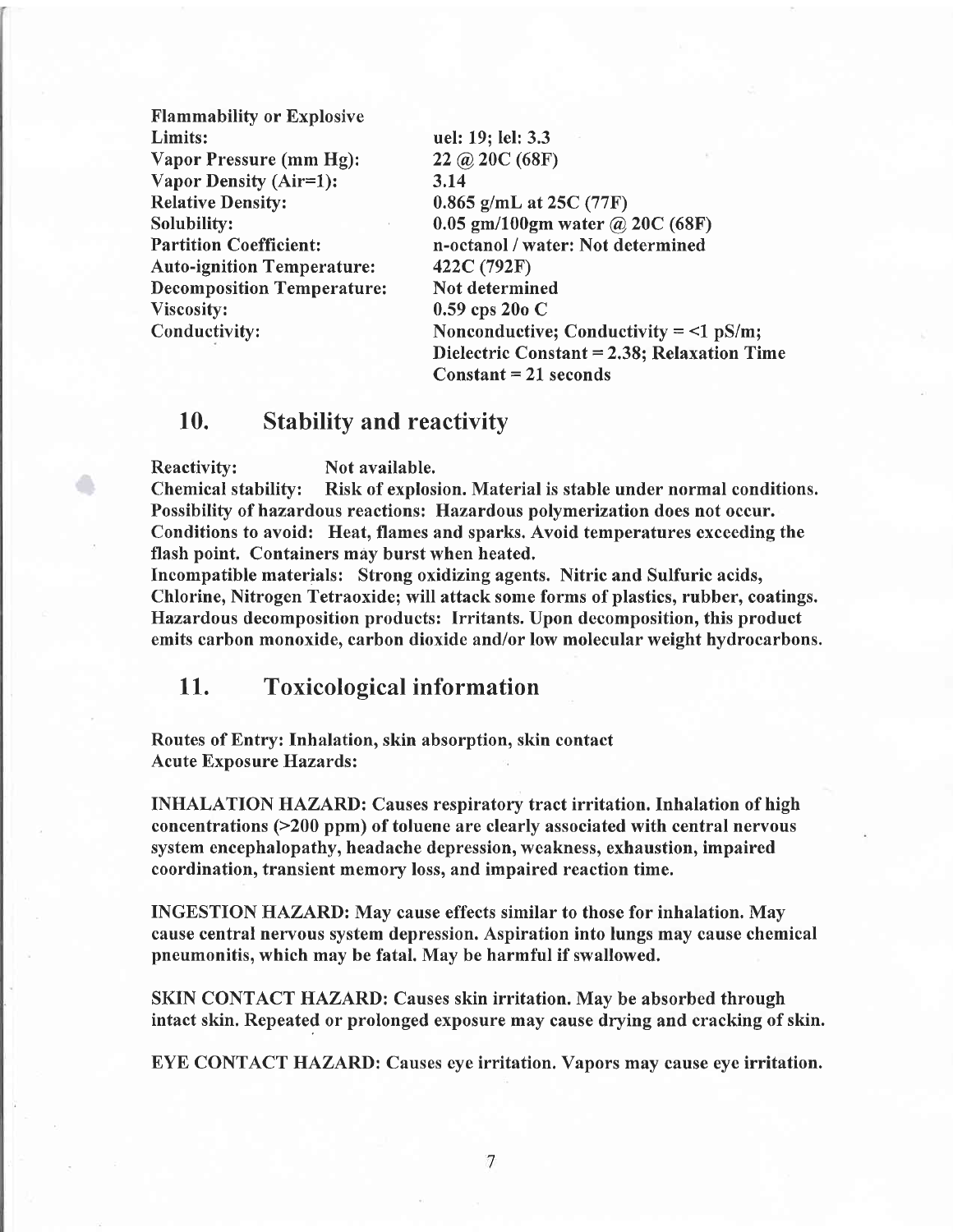Chronic Exposure Hazards: Repeated or prolonged exposure may cause dermatitis and defatting of skin. Repeated exposure in combination with constant, loud noise can produce hearing loss and dizziness. Chronic hydrocarbon abuse, such as sniffing glue or light hydrocarbons as contained in this material, has been associated with irregular hear rhythms and potential cardiac arrest. Toluene abuse has been linked with kidney disease, as evidenced by blood, protein, and pus in the urine, accompanied by elevated serum creatinine, decreased urinary output, and metabolic and renal tubular acidosis. Although kidney toxicity is not common in cases of occupational toluene exposure, there has been at least one report of renal toxicity following a 40-year occupational exposure to toluene. Toluene does not cause severe bone marrow injury characteristic to benzene poisoning. Intentional abuse of toluene vapors has been linked to damage to the brain, liver, and kidneys, as well as to death. Repeated inhalation exposure to animals causes histological changes in the brain, degeneration of heart tissue, and possible immune system effects.

#### Animal Toxicity:

Draize test, rabbit, eye: 870 ug Mild; Draize test, rabbit, eye: 2 mg/24H Severe; Draize test, rabbit, skin: 435 mg Mild; Draize test, rabbit, skin: 500 mg Moderate; Draize test, rabbit, skin: 20 mg/24 hr Moderate; Inhalation, mouse:  $LC50 = 400$  ppm/42H; Inhalation, mouse:  $LC50 = 30,000$  mg/m3/2H; Inhalation, mouse:  $LC50 = 19,900$  mg/m3/7H; Inhalation, mouse:  $LC50 = 10,000$  mg/m3; Inhalation, rat:  $LC50 = 49$  mg/m3/4H; Oral, rat: LD50 = 636 mg/kg; Skin, rabbit: LD50 = 14,100 mg/kg;

Carcinogenicity: Not listed as a carcinogen by ACGIH, IARC, NTP, or CA Prop 65 Epidemiology: No information available.

| <b>Numerical Measures of Toxicity: Cancer Lists: NTP Carcinogen</b> |              |                |                      |  |  |  |
|---------------------------------------------------------------------|--------------|----------------|----------------------|--|--|--|
| Ingredient                                                          | <b>Known</b> | Anticipated    | <b>IARC</b> Category |  |  |  |
| Toluene (108-88-3)                                                  | No           | N <sub>0</sub> | <b>None</b>          |  |  |  |

# 12. Ecological information

Ecotoxicity:

Bluegill:  $LC50 = 17$  mg/L/24H; Shrimp:  $LC50 = 4.3$  ppm/96H; Fathead minnow:  $LC50 = 36.2$  mg/L/96H; Sunfish (Fresh water):  $T L m = 1180$  mg/ $L/96H$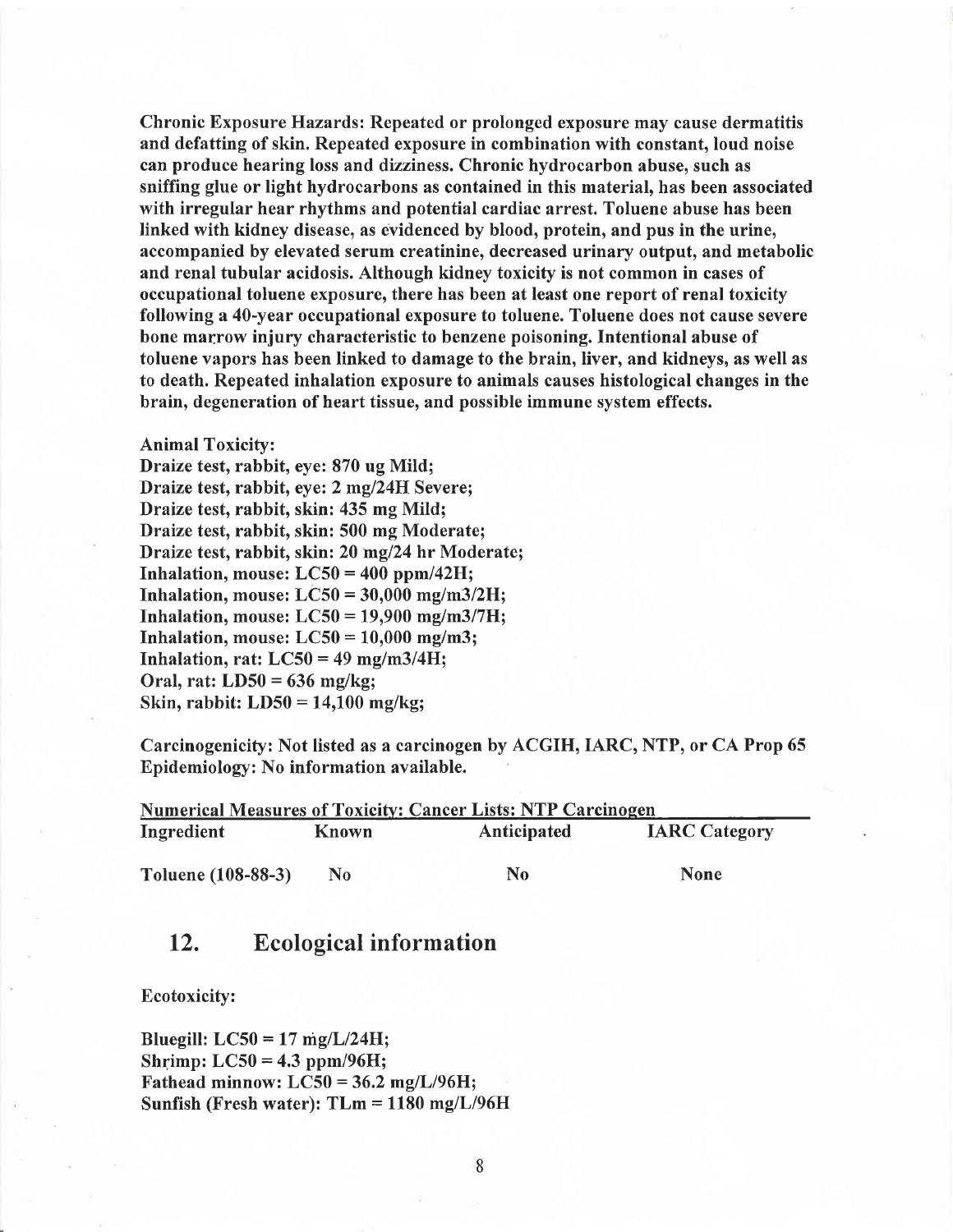Environmental Fate: When released to soil, product is expected to evaporate and be microbially biodegraded. In water, product is expected to biodegrade and volatilize.

Mobility in Soil: When released into the soil, this material may evaporate to <sup>a</sup> moderate extent. When released into the soil, this material is expected to leach into groundwater.

Physical: Photochemically produced hydroxyl radicals degrade this material.

Bioaccumulative Potential: This material is not expected to significantly bioaccumulate.

### 13. Disposal considerations

Material that cannot be saved for recovery or recycling should be managed in an appropriate and approved waste facility. Processing, use or contamination of this product may change the waste management options. Waste generators must decide if discarded material is a hazardous waste. State and local disposal regulations may differ from federal disposal definitions found in 40 CFR 26I.3, Dispose of container and unused contents in accordance with federal, state and local requirements. This material is a "U" listed waste (U220).

Hazardous waste code D001: Waste Flammable material with a flash point <140 F

# 14. Transportation Information

UN Number: UNl294 UN Proper Shipping Name: TOLUENE Packing Group: II

#### DOT/IMDG /IATA



Land Transport ADR/RID and GGVS/GGVE (Cross Border / Domestic) Transport Hazard Class(es): 3

9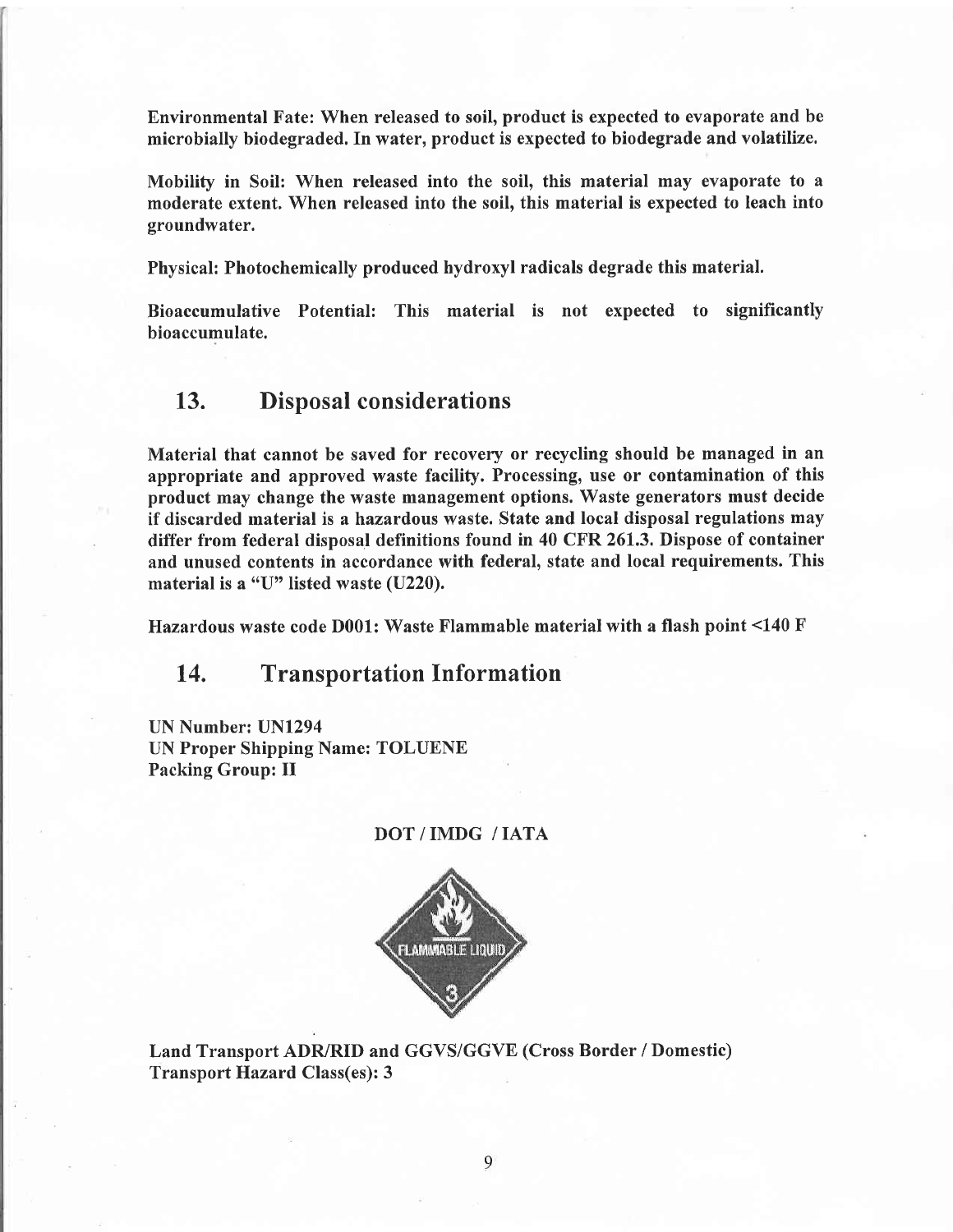Maritime Transport IMDG/GGVSea Transport Hazard Class(es): 3 EMS Number: F-E. S-D

Marine Pollutant: No

Air Transport ICAO-TI and IATA-DGR Transport Hazard Class(es): 3

Transport in Bulk according to Annex II of MARPOL 73178 and the IBC Code

## L5. Regulatory information

US Federal Regulations:

TSCA: CAS# 108-88-3 is listed on the TSCA Inventory. Health and Safety Reporting List: Effective 10/4/82, Sunset 10/4/92. Chemical Test Rules: CAS# 108-88-3: Not listed. Section 12b: Not listed. TSCA Significant New Use Rule: Does not have an SNUR under TSCA. CERCLA Hazardous Substances: CAS# 108-88-3; 1000 lbs/454 kg final RQ . SARA Section 302: Does not have a TPQ SARA Codes: CAS# 108-88-3- immediate. fire Section 313: Toluene (CAS# 108-88-3) is subject to SARA Title III Section 313 and 40 CFR 373 reporting requirements. Clean Air Act: CAS# 108-88-3 is listed as ahazardous air pollutant (HAP). It is not a Class 1 Ozone Depleter. It is not a Class 2 Ozone Depleter. Clean Water Act: CAS# 108-88-3 is listed as a Hazardous Substance. It is a Priority Pollutant. It is a Toxic Pollutant. OSHA: Not considered highly hazardous by OSHA. US State Regulations:

CAS# 108-88-3is on the following state right-to-know lists: California, New Jersey, Pennsylvania, Minnesota, and Massachusetts California Prop 65: California No Significant Risk Level: Not listed

#### Cannda:

DSLNDSL: CAS# 108-88-3is listed on Canada's DSL list.

WHMIS: This material has a WHMIS classification of B2, D2A, D2B. This product has been classified in accordance with hazard criteria of the Controlled Products Regulations and this MSDS contains all the information required by those regulations.

Ingredient Disclosure List: CAS# 108-88-3is listed on Canada's Ingredient Disclosure List. DSCL (EEC): Hazard Symbols: Xn, T, F

Risk Phrases: Rl1 - Highly Flammable; R38 - Irritating to skin; R40/20 - Harmful: danger of serious damage to health by prolonged exposure through inhalation; R63